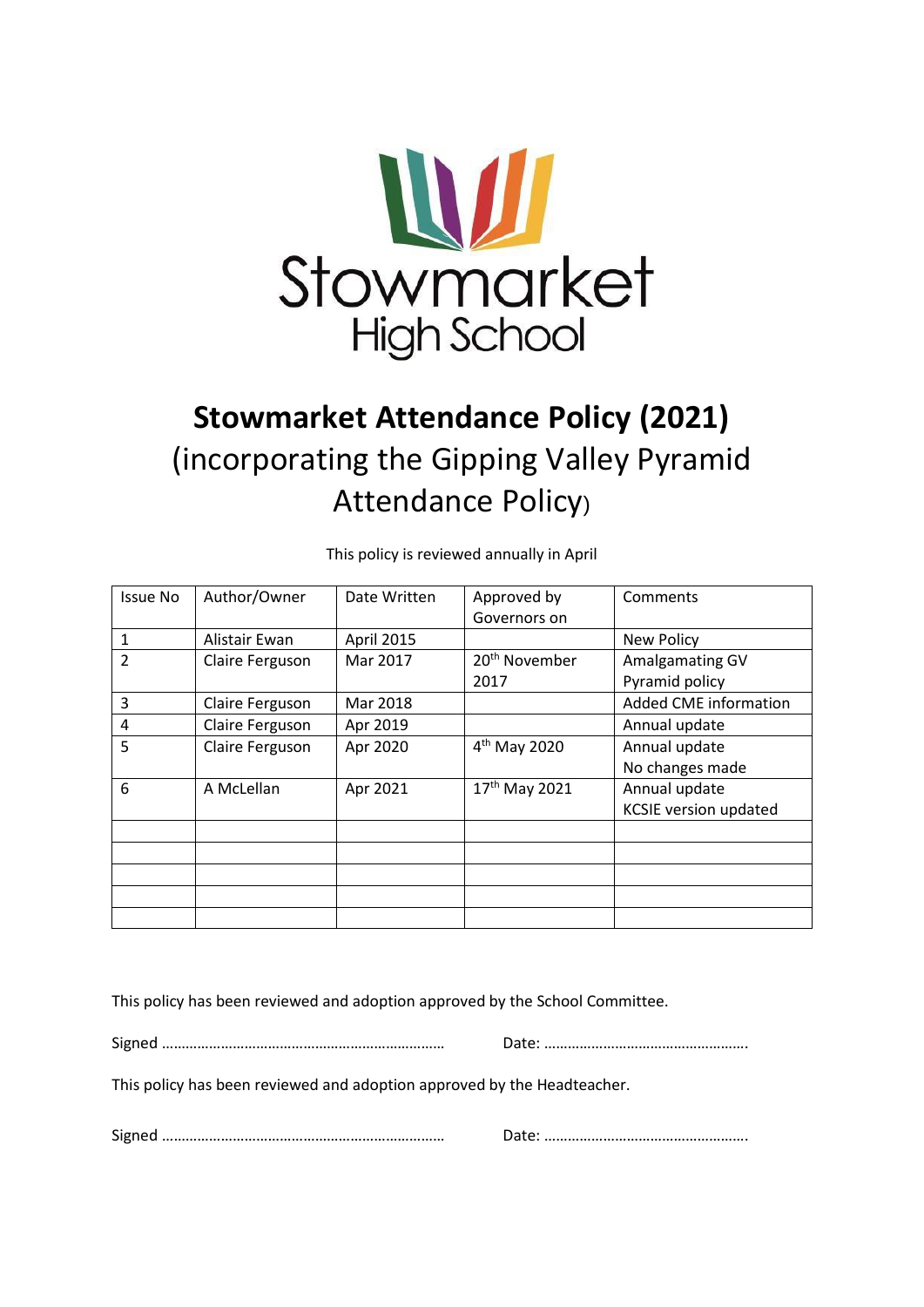## **Stowmarket Attendance Policy**

We know that parents are committed to supporting their children's education and make every effort for their children to attend school most of the time.

Regular attendance at school is vital if a student is to make satisfactory progress and is to achieve the academic grades required. Parents are required by law to ensure that their children attend school regularly. Students who miss lessons unnecessarily can cause a great deal of disruption for themselves, staff and fellow students.

Figures show that 90% of persistent non-attendees fail to achieve 5 or more good grades at GCSE and around one third achieve no GCSEs at all. Employers want to recruit people who are reliable and have attended school regularly. Every day that a child misses school is a missed opportunity. For example, if a child only attends school for 90% of the school year, they are missing the equivalent of four weeks a year or half a year out of the five they spend in secondary education. For this reason, our schools take the non-attendance of children very seriously.

The Department for Education guidance on School Attendance has been revised. Schools are required to ensure that pupils attend school unless:

- they are ill or have a medical appointment
- the school is closed (e.g. due to bad weather)
- the school transport service is not running or
- the day is a religious festival for that family

Any other occasion for absence **must be** an exceptional circumstance. If parents wish to take a family holiday during term time, due to work commitments, this is **not** considered to be an exceptional circumstance. It is highly unlikely that we will authorise a holiday in term time. Our general principle is that if an event could have been organised in a school holiday, then it will not be authorised in term time. This includes some family weddings, reunions and visits from relatives.

## **There is no automatic right to any holiday in term time.**

## **Leave of Absences during term time**

We are not permitted to and will not authorise leave of absence during term time except for exceptional circumstances. Exceptional circumstances may include such occasions as family bereavement or participation at a high level in a representative activity. The exceptional circumstances must be made clear on the Leave of Absence (see Appendices) form which must be approved in advance for the absence to be authorised. A Leave of Absence form is available from the school office and website and must be completed before any absence from school, for any reason other than illness. All local schools will use the same form.

Parents will be fined by means of Penalty Notices or Prosecutions in the Magistrates Courts by the Local Authority for taking their child on holiday during term time without consent from the school. Poor levels of attendance will lead to involvement from the local authority and may lead to the issuing of a fixed penalty notice by the County Council after referral from the school. School will not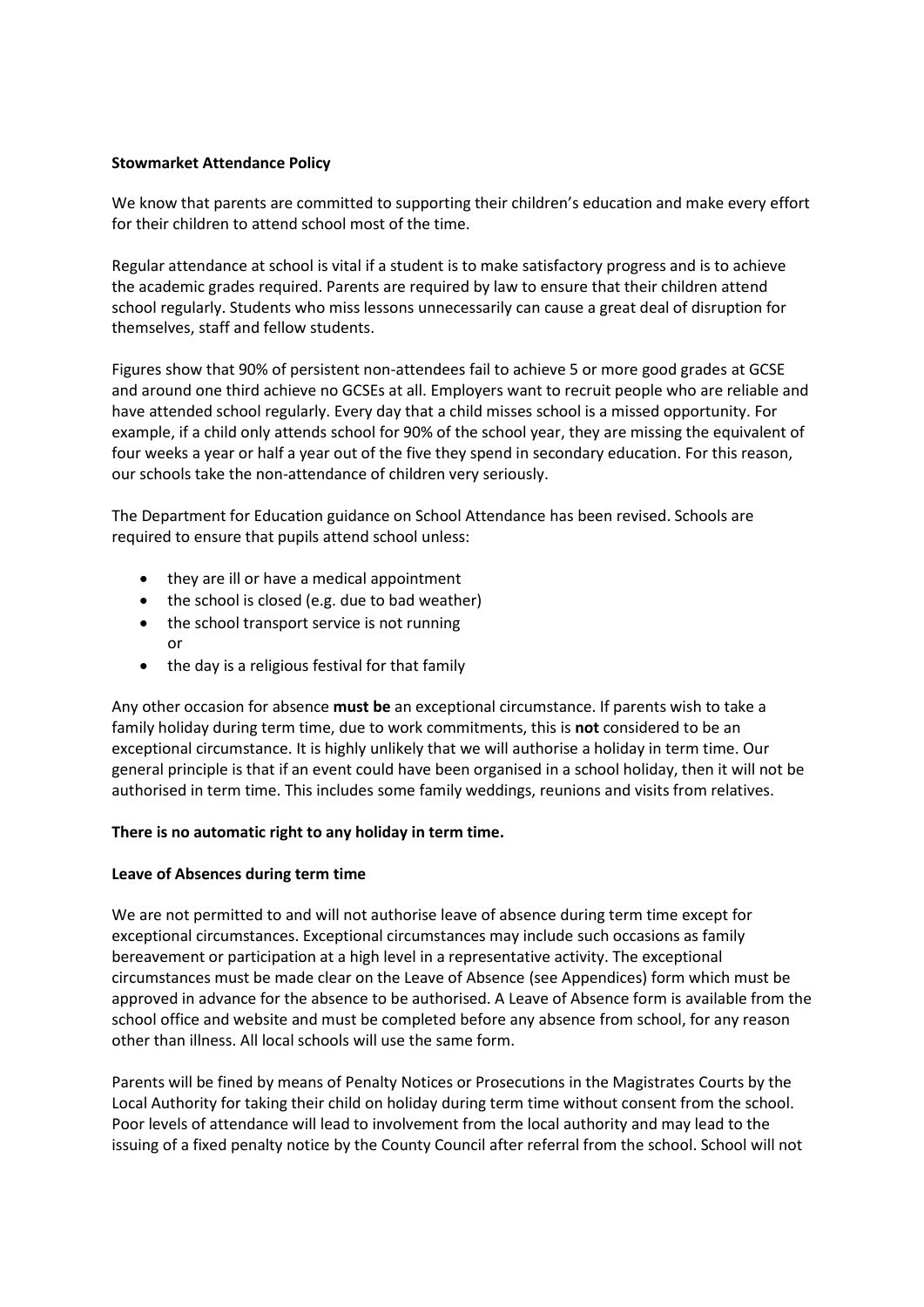refer if it is satisfied that the absence is unavoidable and that every effort is made by parents to ensure maximum attendance.

## **AUTHORISED AND UNAUTHORISED ABSENCES**

## **Authorised Absence**

Schools can authorise any absence. Authorised absence is where the school has either given approval in advance for a student to be out of school, or has accepted an explanation offered afterwards as satisfactory justification for absence. All absences will be treated as unauthorised until the school has agreed on a satisfactory explanation.

## **Family Holidays During Term Time/ Leave Of Absence Requests**

Schools are now encouraged not to allow **any** absence of leave unless in exceptional circumstances. We will not authorise family holidays as a matter of course. Amendments to the Education (Pupil Registration) (England) Regulations 2006 remove reference to 'Family Holidays' and extended leave as well as the statutory threshold of ten school days. Stowmarket High School will only consider authorising holiday leave in the following circumstances:

- for armed service personnel (Army, Navy, RAF) whose specific tours and duties prevent them from taking holidays during term-time
- for emergency services personnel (Fire, Police, Ambulance, Coastguard) who are unable to take leave at any other time due to a national event or a period of national significance
- for a family which needs to spend time together during or after a significant emotional crisis (this should be supported by at least one external agency).

## **Categories Of Authorised Absence**

Illness, medical and dental appointments - where the school believes that a child is genuinely unwell the absence will be authorised. When attending a medical or dental appointment it is important that such appointments be made outside school hours unless in extreme, unavoidable cases. Your child must return after or before such appointments to obtain a present mark for that session. If the authenticity of illness is in doubt, the school may request that parents provide proof that the child is unfit for school. Please note that it is the parents' responsibility to provide such evidence and that a school is not able to speak to doctors about this and will not do so. Occasionally we may be able to do so but only with permission from parents/carers.

Days of religious observance - The school will be sensitive to such requests and parents are encouraged to give notice in advance for leave of absence. Where necessary, the school will seek advice from the parents' religious body about whether it has set the day apart for religious observance.

Traveller child when the family is travelling - A number of different groups are covered by the generic term traveller – Roma, English and Welsh gypsies, Irish and Scottish travellers, showmen (fairground people) and circus people, Bargees (occupational boat dwellers) and New Travellers. Traveller families can be known to be travel for occupational purposes and can have this agreed with the school. To help ensure continuity of education for traveller children it is expected that the child should attend school elsewhere when their family is travelling and be dual registered at that school and the main school. Children from these groups whose families do not travel are expected to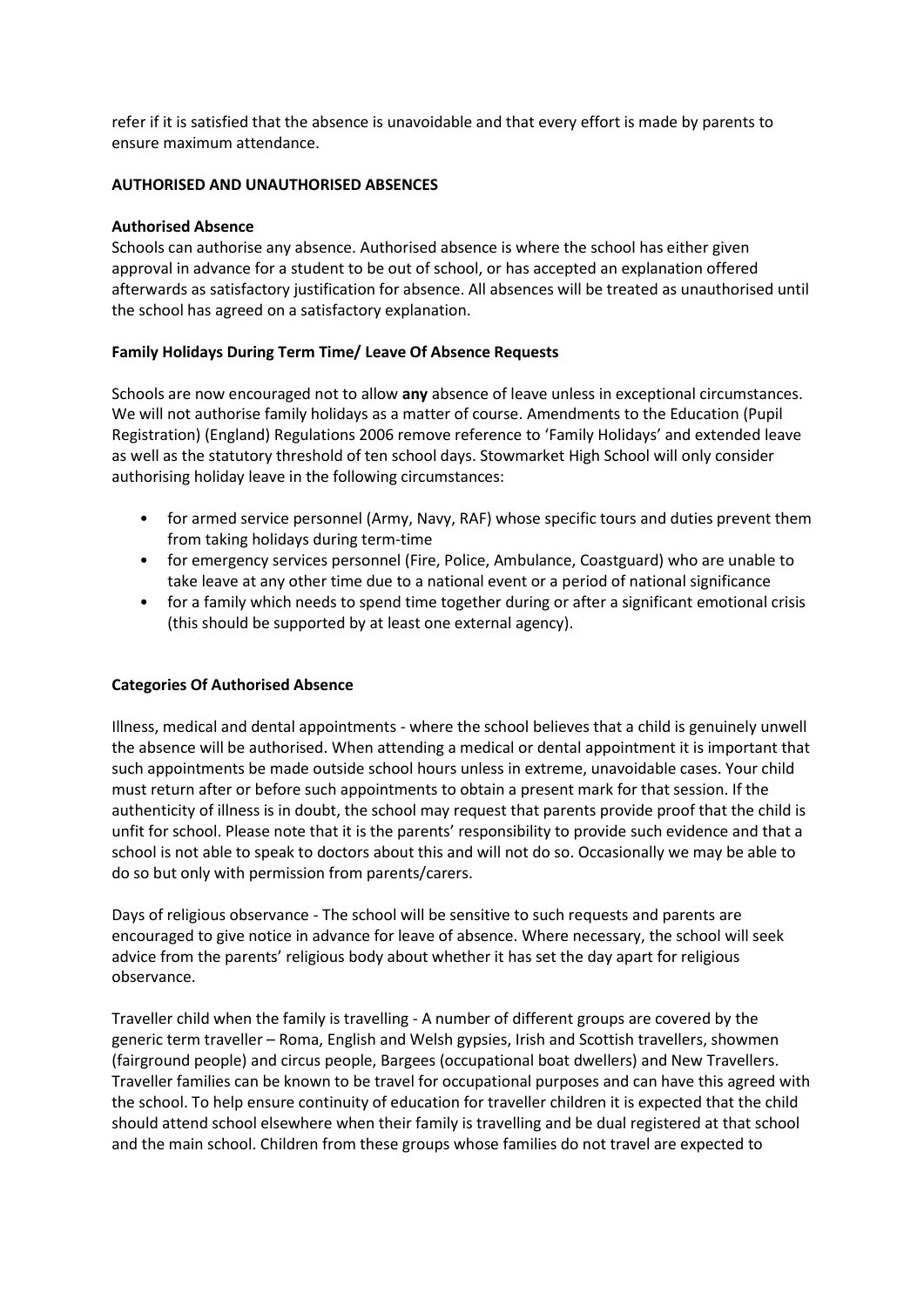register at a school and attend as normal. They are subject to the same rules as other children in terms of the requirement to attend school regularly once registered at school.

Weddings – School will authorise time for a child to attend the wedding of an immediate family member, such as a parent or sibling as follows: In Suffolk one day; outside Suffolk **up to** three days to include travel to the wedding day and travel from home.

Family bereavements – The school will respond sensitively to requests to attend funerals or associated events and have the discretion to authorise such absences. We will authorise absence for close family members i.e. parent, sibling, grandparent.

Public performances, including film or TV work - The Local Authority must licence a student to take part in a public performance. The school will only authorise absence where participation has been agreed.

#### **Unauthorised Absence**

Unauthorised absences are those which the school does not consider reasonable and for which no "leave" has been given. This includes:

- parents keeping children off school unnecessarily
- truancy
- absences which have not been properly explained
- children who arrive at school too late to get a mark (after registration has closed) 9.15am
- Shopping, looking after other children or birthdays

Please note the above list is not exhaustive

Where the unauthorised absence appears to be a problem with a particular student, or deemed to be a concern the school will:

- contact parents to alert them to concerns regarding the attendance of a student;
- request support from the Education Welfare Service.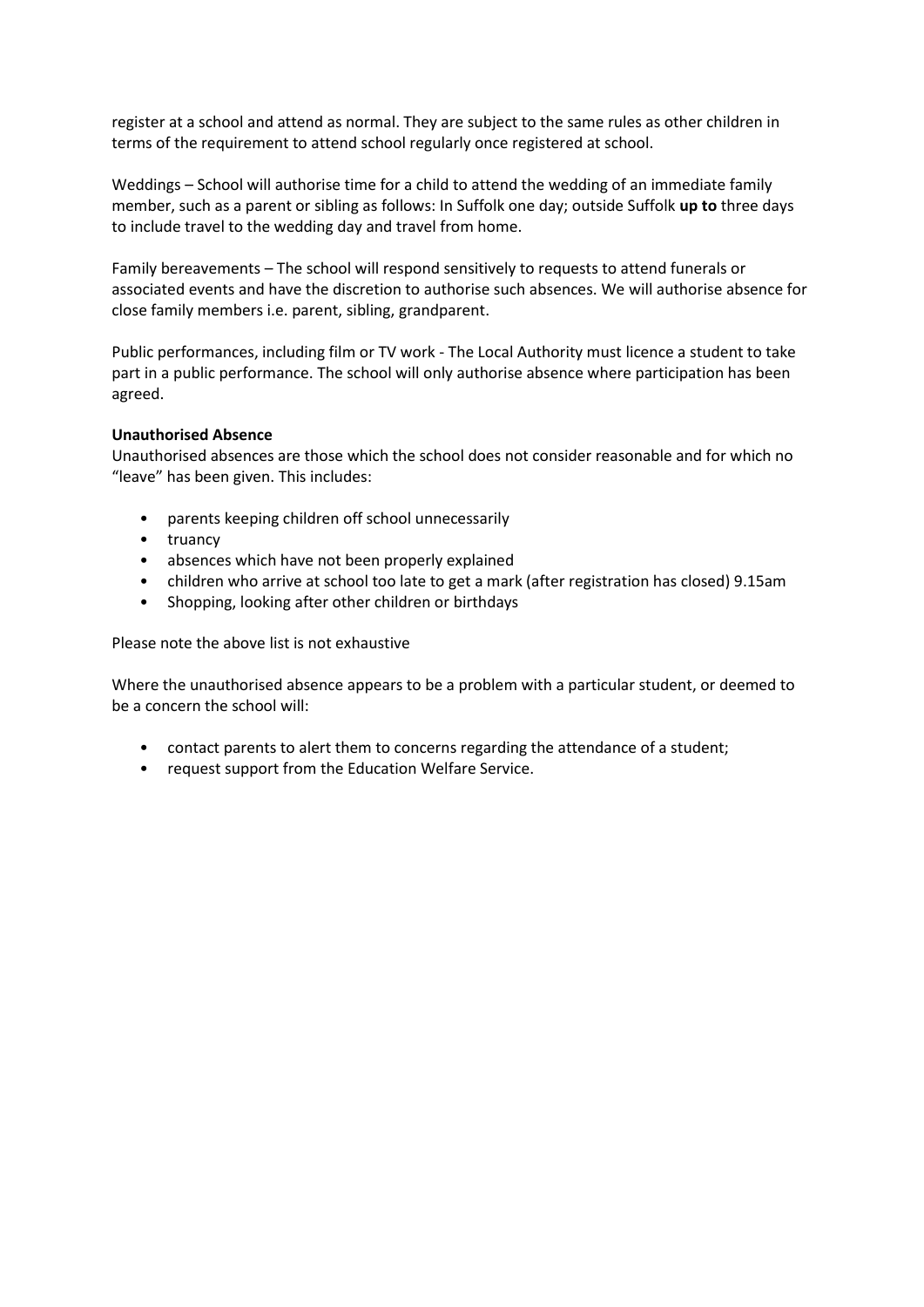## **Persistent Absenteeism (PA)**

A pupil becomes a "persistent absentee" when they miss 10% or more schooling across the school year **for whatever reason**. Absence at this level is doing considerable damage to a child's education and we need parents fullest support and co-operation to tackle this. We monitor all absences and the reasons given thoroughly. Any case that is seen to have reached PA mark or is at risk of moving towards that mark is given priority and we will seek to take action.

## **Penalty Notices**

A Penalty Notice might be used where a pupil has seven or more unauthorised absences in one school year.

The school will refer a family to Suffolk County Council if a child has seven or more unauthorised absences. Each half day is one absence. Parents and carers will be issued with a Penalty Notice when a referral is made.

- The amount payable on issue of a Penalty Notice is £60 if paid within 21 days of receipt of the notice, rising to £120 if paid after 21 days and within 28 days
- If the Penalty Notice is not paid within 42 days the Local Authority is then obliged to prosecute for failing to ensure regular school attendance
- Penalty Notices are issued to each parent/carer for each child.

A parent is classed as any person who normally cares for the child. For example, if a family has three children and two parents, this will result in a fine of £360, if all students have six or more unauthorised absences.

The money from a fine is paid to the Department for Education, once Suffolk has taken out the cost of issuing it.

Unauthorised absences stay on a child's school record.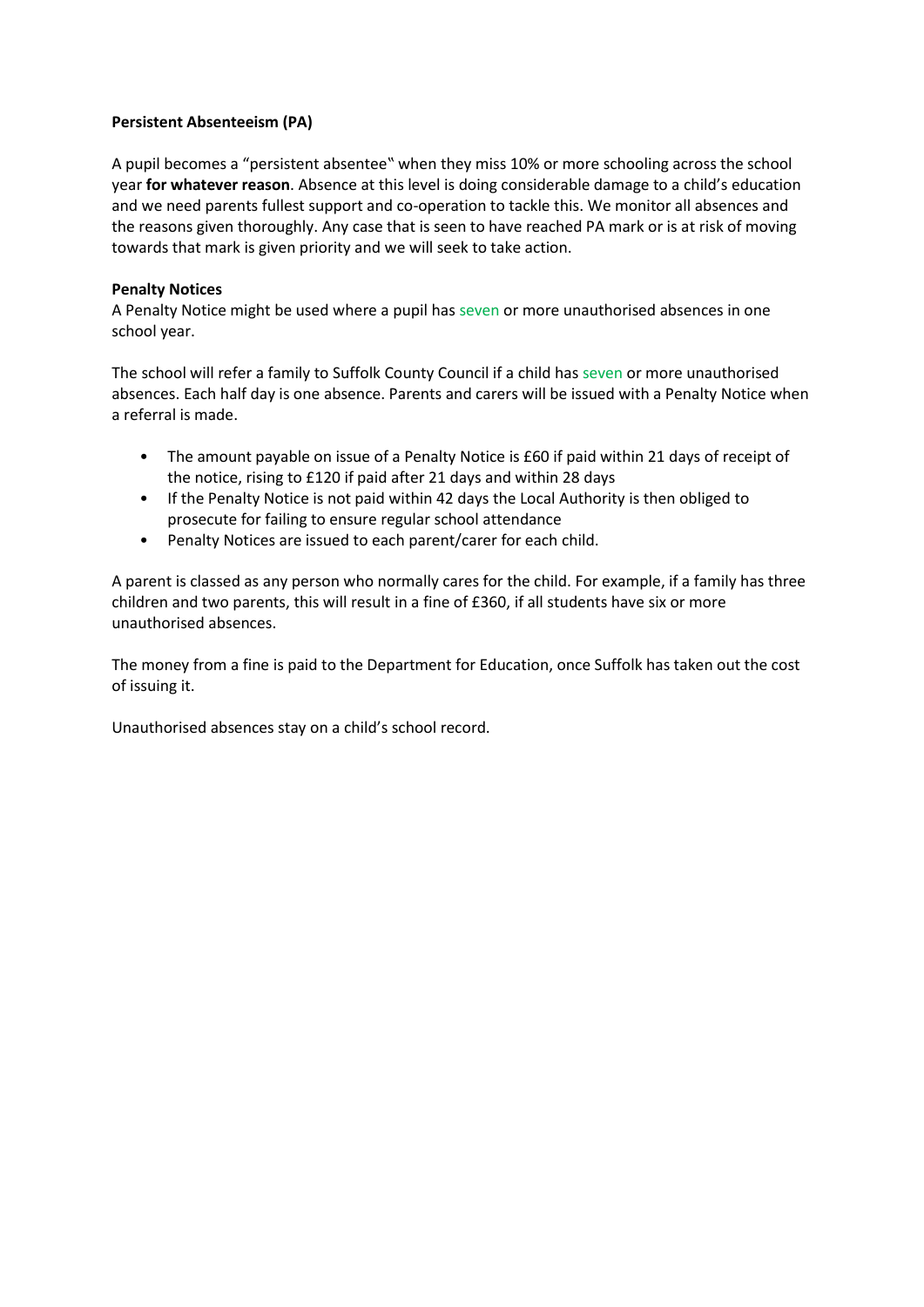## **Children Missing Education (CME)**

All children are entitled to a full-time education, regardless of their circumstances. Unfortunately, children missing education (CME) risk underachieving, being victims of abuse, and not being in education, employment or training (NEET) in later life.

## **Definition**

For the purpose of this policy, a CME is defined as a child or young person of compulsory school age who is not attending school, not placed in alternative provision by the Local Authority (LA), and who is not receiving a suitable education elsewhere. This definition also includes children who are receiving an education, but one that is not suitable; this could include children who are not receiving full-time education suitable to their needs, e.g. age, ability, aptitude, special educational needs and disabilities (SEND).

## **Why children miss education**

The most common reasons for children missing education include the following:

- Failing to be registered at a school at the age of five
- Failing to make a successful transition
- Exclusion
- Mid-year transfer of education provision
- Families moving into a new area

## **Roles and responsibilities**

Our school will enter pupils on the admissions register at the beginning of the first day on which it has been agreed by the school, or the day that the school has been notified that the pupil will attend the school. In the event that a pupil fails to attend the school on the agreed or notified date, the school will undertake reasonable enquiries to establish the reason for this absence, and will consider notifying the LA at the earliest opportunity.

The school will agree with the LA what intervals are best to inform them of pupils who are regularly absent from school, or who have missed ten school days or more without permission.

This policy complies with the following legislation and statutory guidance:

- DfE 'Working together to safeguard children' 2018
- DfE 'Keeping children safe in education' 2020
- DfE 'Children missing education' 2016
- The Education Act 1996
- The Education Act 2002
- The Education and Inspections Act 2006
- The Children Act 1989
- The Children Act 2004
- The Education (Pupil Registration) (England) Regulations 2006 (as amended in 2016)
- The Education (Pupil Information) (England) Regulations 2005 (as amended in 2016)
- The Academy Information (England) Regulations 2008 (as amended in 2012)
- The Education (Provision of Full-Time Education for Excluded Pupils) (England) Regulations2014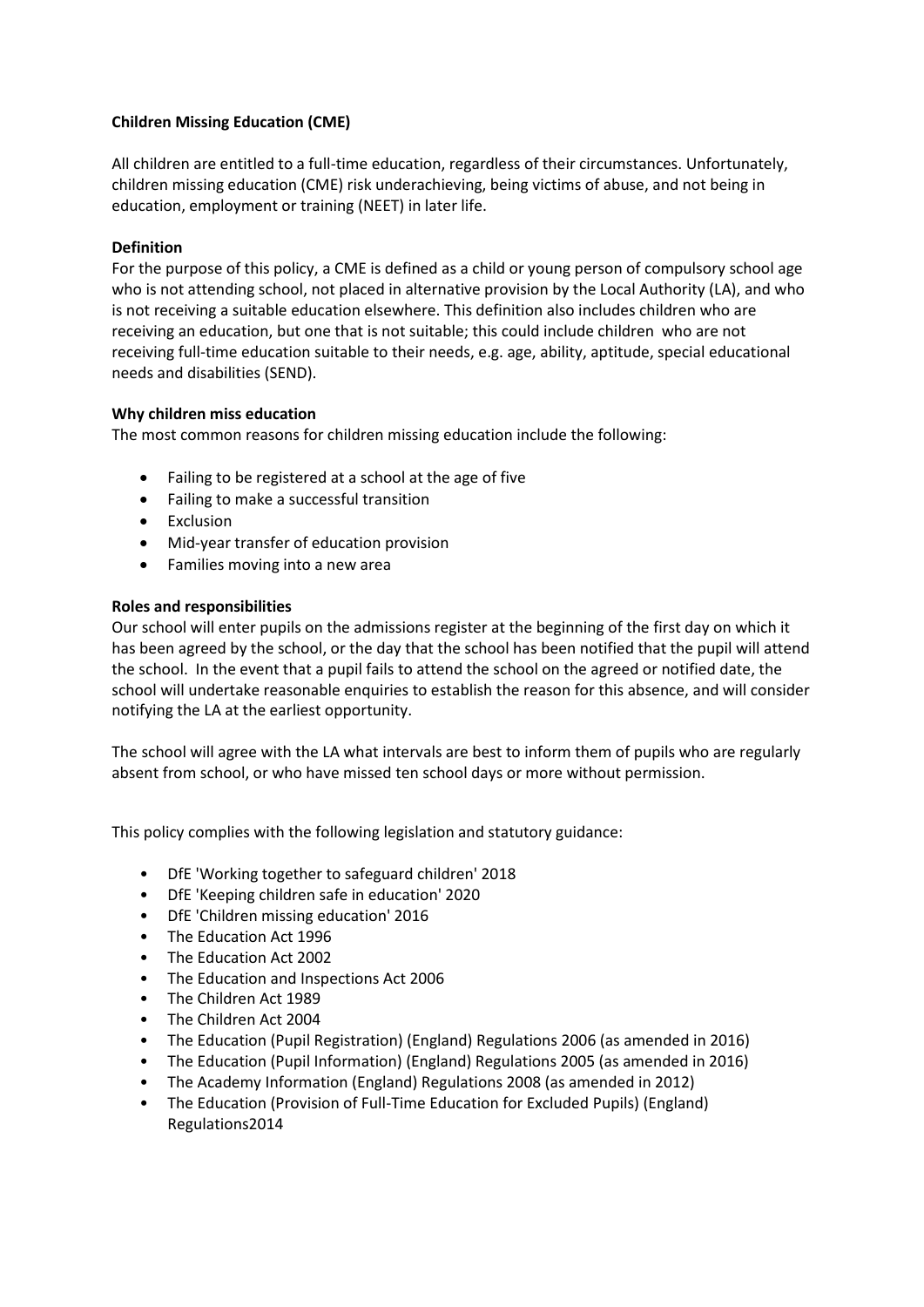## **APPENDICES**



## *Office Use Only*

Code :

## **Request for / Notification of Intended Absence**

#### **Please read before completing this form:**

Due to the huge importance that school attendance can make to a child's future, taking time out of school is rarely authorised. However, if you do intend to do so, it is very important that this form is completed and handed in to school well in advance. This will:

- avoid school staff spending valuable time trying to contact you
- avoid us being concerned that your child may have gone missing

We are not permitted to and will not authorise leave of absence during term time except for exceptional circumstances. Exceptional circumstances may include such occasions as a family bereavement or participation at a high level representative activity. We will not authorise family holidays as a matter of course. Under no circumstances will authorisation be given during, or in the two weeks before an examination period.

Please note: Parents are required to give clear reasons for all absences, which the school is required to record. If a child accumulates 7 or more unauthorised absences, the Education Welfare Department will be contacted and you will receive a fine (£60 per child, per adult with responsibility). You may also:

- 1. Receive a letter explaining that your child's attendance is now being monitored, or
- 2. Be required to attend a meeting

#### **Completing the form:**

Section A – this section MUST be completed for all students.

Section B – this section is only required if you feel you have an *exceptional* circumstance and are requesting that the time taken is authorised.

#### **(A) Student Details:** *Please Print*

| Name of student (s): | <b>Class:</b> | Teacher: |
|----------------------|---------------|----------|
|                      |               |          |
|                      |               |          |

\_\_\_\_\_\_\_\_\_\_\_\_\_\_\_\_\_\_\_\_\_\_\_\_\_\_\_\_\_\_\_\_\_\_\_\_\_\_\_\_\_\_\_\_\_\_\_\_\_\_\_\_\_\_\_\_\_\_\_\_\_\_\_\_\_\_\_\_\_\_\_\_\_\_\_\_\_\_\_\_\_\_\_\_\_\_\_\_\_ \_\_\_\_\_\_\_\_\_\_\_\_\_\_\_\_\_\_\_\_\_\_\_\_\_\_\_\_\_\_\_\_\_\_\_\_\_\_\_\_\_\_\_\_\_\_\_\_\_\_\_\_\_\_\_\_\_\_\_\_\_\_\_\_\_\_\_\_\_\_\_\_\_\_\_\_\_\_\_\_\_\_\_\_\_\_\_\_\_\_

The period of absence will be from: \_\_\_\_\_/\_\_\_\_/\_\_\_\_\_\_until \_\_\_/\_\_\_\_\_/\_\_\_\_\_inclusive (*inset dates*) This absence will be in order to: (*please circle below*)

| Take a holiday | • Visit relatives | Other (please explain below) |
|----------------|-------------------|------------------------------|
|                |                   |                              |

Name of parent / carer (please print): Mr / Miss / Mrs / Ms ……………………………………………………………………… Signature:…………………………………………… Date:…………………………

#### **(B) Requesting Permission:**

Any decision will be made after consideration of the strict criteria for authorising term time absence, the impact it will have upon the student(s) education, reasons given **and previous levels of attendance.**

Reason:

- ( ) The school will authorise this leave of absence
- ( ) The school is not allowed to authorise this leave of absence as it does not meet the exceptional circumstances stated in the schools attendance policy.

This absence will / will not trigger a Penalty Notice Referral being made (at the time the absence takes place) Signed:…………………………………………….. (Lead Attendance Officer)

Date:………………………..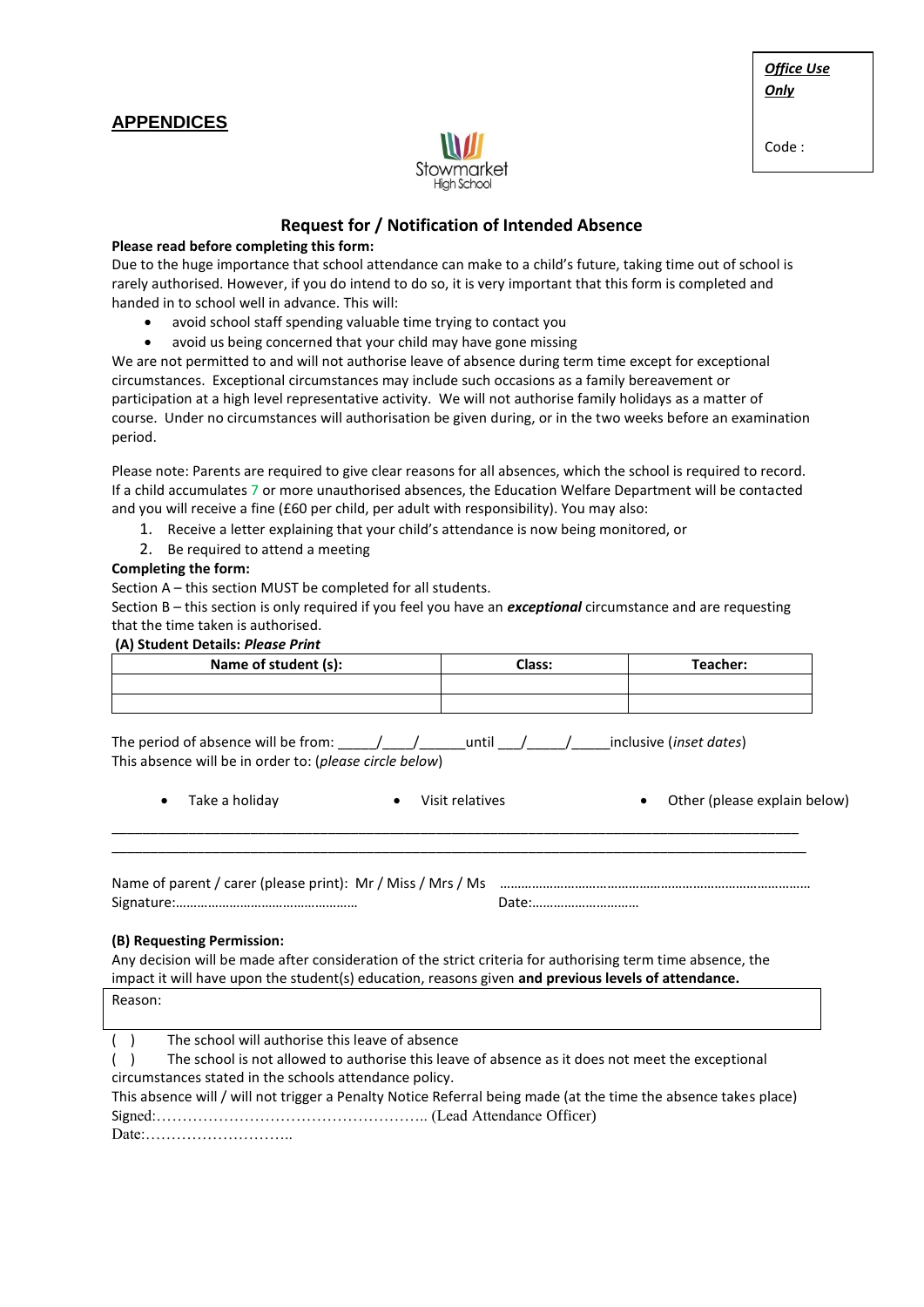## **GUIDE FOR PARENTS**

## **When does my child need to be at school?**

Your child should arrive in good time for registration. The morning register will be called promptly at 8.50am and the afternoon register at 2.10pm (during p5). A warning bell sounds five minutes before these times to tell students that it is time to go registration.

## **What happens if my child is late?**

Registration starts and 8.50am and finishes at 9.10am. If you child arrives between 8.50am and 9.10am for the morning session, he/she will be marked late by the tutor.

If your child arrives after 9.10am for the morning session, your child should sign in at the Attendance Office and he/she will be marked as a late.

If your child arrives after 9.15am he/she will be marked as absent, unless the school transport has caused delay and the school has been informed of this. In accordance with the Regulations, if your child arrives after that time they will receive a mark that shows them to be on site, but this will not count as a present mark and it will mean they have an unauthorised absence. This may mean that you could face the possibility of a Penalty Notice if the problem persists. For the afternoon session, this time will be 2.20pm.

If your child arrives after the register has been called for the afternoon session, he/she will be marked late by the teacher.

All students that arrive after registration time should report to the Attendance Office, and fill in the 'signing in' log. If a student is late on two or more occasions in one week he/she will be dealt with by their tutor and/or Head of Year.

## **Does the school need letters explaining my child's absence or will a telephone call do?**

We would expect a parent/carer to telephone the school on the first day of absence preferably by 9.30am (absence line 01449 776487). If you do not telephone us, we will telephone you. If we do not receive an explanation, or if the explanation is unsatisfactory, we will not authorise the absence.

Every half-day absence from school has to be classified by the school (not by the parents), as either AUTHORISED or UNAUTHORISED. This is why information about the cause of any absence is always required, preferably in writing.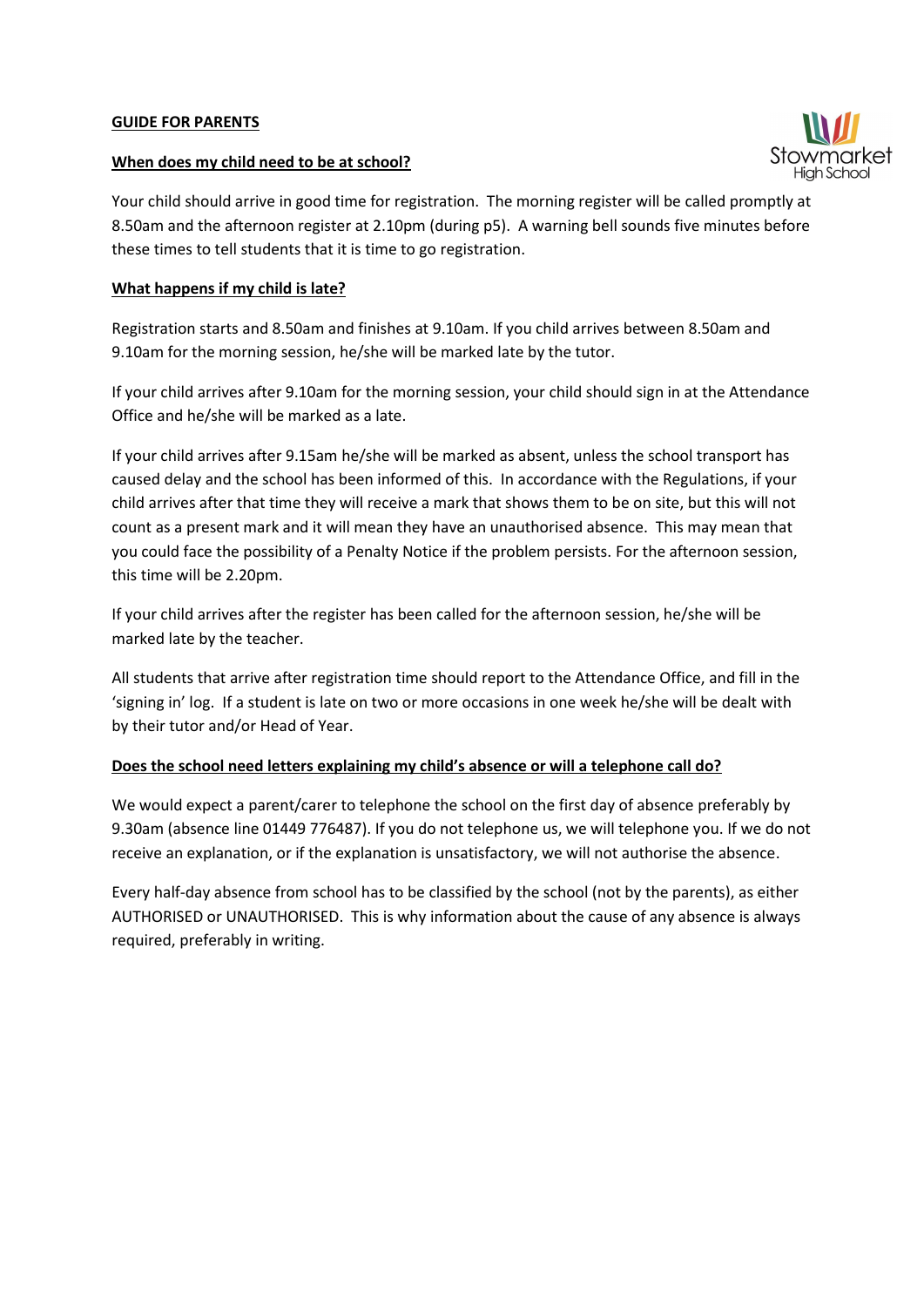

**A whole year has 365 days; a school year has 190 days. That leaves 175 days to spend on family time, visits, holidays, shopping and other appointments.**

| <b>NO ABSENCE</b>                                  | <b>7 DAYS</b><br><b>ABSENCE</b> | <b>9 DAYS</b><br><b>ABSENCE</b>             | <b>19 DAYS</b><br><b>ABSENCE</b> | .<br><b>29 DAYS</b><br><b>ABSENCE</b>                  | . .<br><b>38 DAYS</b><br><b>ABSENCE</b> |
|----------------------------------------------------|---------------------------------|---------------------------------------------|----------------------------------|--------------------------------------------------------|-----------------------------------------|
| 190 DAYS OF<br><b>EDUCATION</b>                    | 183 DAYS OF<br><b>EDUCATION</b> | <b>181 DAYS OF</b><br><b>EDUCATION</b>      | 171 DAYS OF<br><b>EDUCATION</b>  | <b>161 DAYS OF</b><br><b>EDUCATION</b>                 | 152 DAYS OF<br><b>EDUCATION</b>         |
| 100%                                               | 96%                             | 95%                                         | 90%                              | 85%                                                    | 80%                                     |
| <b>VERY GOOD</b>                                   |                                 | <b>WORRYING</b>                             |                                  | <b>SERIOUS CONCERN</b>                                 |                                         |
| <b>GREEN ZONE</b>                                  |                                 | <b>AMBER ZONE</b>                           |                                  | <b>RED ZONE</b>                                        |                                         |
| Very good chance of<br>achieving levels<br>$9 - 4$ |                                 | Less than 50% chance of<br>achieving levels |                                  | Less than 30% chance of<br>achieving levels<br>$9 - 4$ |                                         |
|                                                    |                                 | $9-4$                                       |                                  |                                                        |                                         |